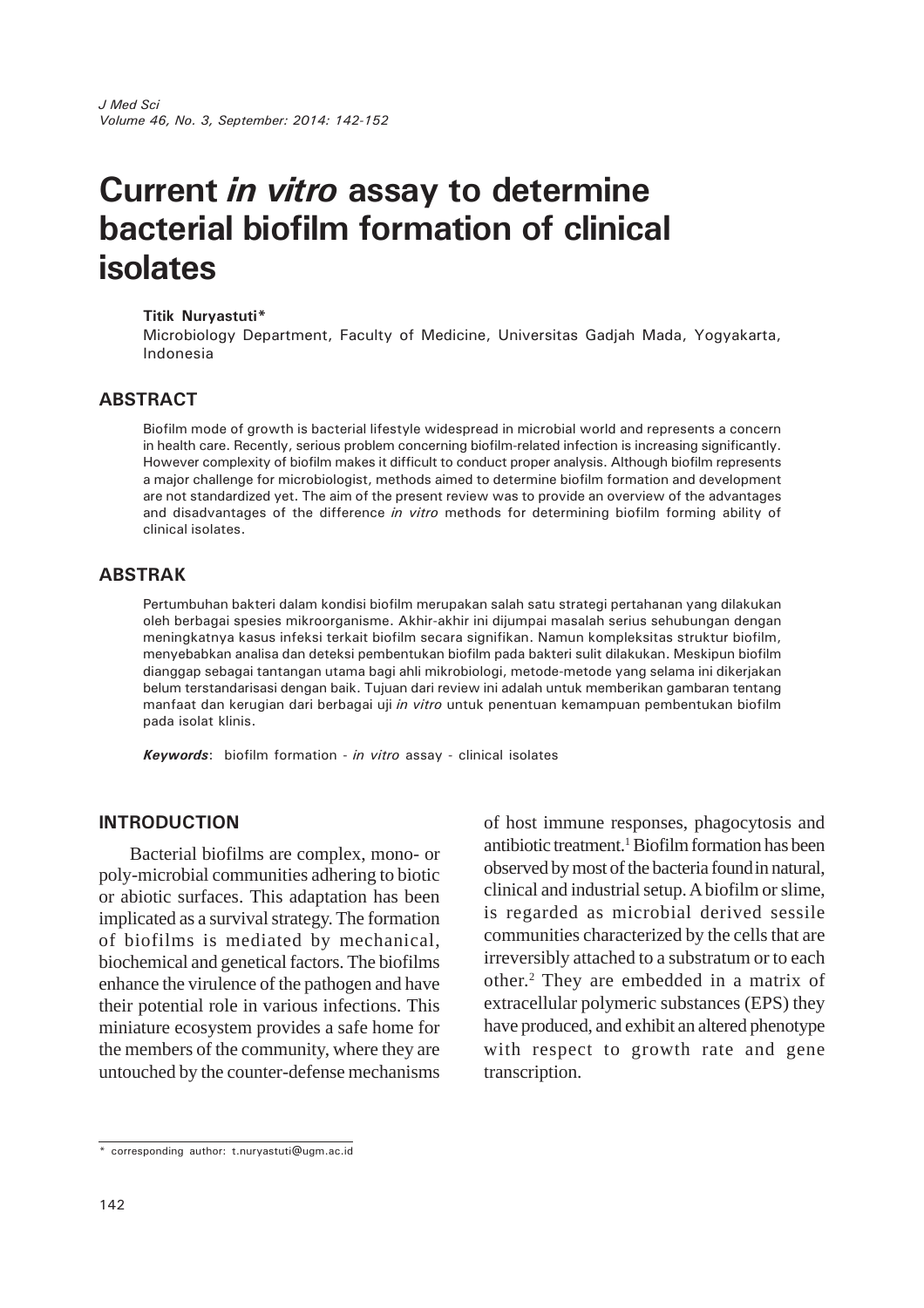Biofilms are notoriously difficult to eradicate and are a source of many recalcitrant infections. Microorganisms growing in a biofilm are more resistant to antimicrobial agents than planktonic cells. High antimicrobial concentrations are required to inactivate organisms growing in a biofilm, as antibiotic resistance can increase 1,000 fold. It has been well documented that biofilms add to the virulence of the pathogen. It has been estimated that the frequency of infections caused by biofilms, especially in the developed world, lies between 65% and 80% as per reports from Centres for Disease Control and Prevention (CDC) and National Institutes of Health (NIH), respectively.<sup>3</sup> Biofilm-related infection oftenly resulted in chronic and persisten infection. It associated with many medical conditions including indwelling medical devices-related infection, dental plaque, upper respiratory tract infections, lung infection, otitis media, peritonitis, otitis media and urogenital infections. Both Gram-positive and Gramnegative bacteria have the capability to form biofilms. Bacteria commonly involved include *Enterococcus faecalis*, *Staphylococcus aureus*, *Staphylococcus epidermidis*, *Streptococcus viridans*, *Escherichia coli*, *Klebsiella pneumoniae*, *Salmonella* spp, *Proteus mirabilis, Pseudomonas aeruginosa,* and *Acinetobacter spp.*4,5

The interior of the bacterial biofilms presents greater resistance to the opsonization by antibodies and to phagocytosis, which explains the chronic character of these infections. Under certain circumstances such as deprivation of nutrition or a heavy shearing forces, detachment and dissemination of biofilm cells occurs resulted in the release and dispersal of bacterial cell from biofilm colonization. Therefore, biofilm formation of microorganism arises a great significance impact in many areas such as the emergence of antimicrobial resistance, persistent and recurrent infections, medical device-related infections. Many researchers reported that indwelling medical devices associated with biofilm-related infection (TABLE 1). Moreover, the bacterial biofilm phenotype is a potential virulence factor which may contribute to the clinical relapse of infections.6

| No. | Medical devices                 | No. | Medical devices          |
|-----|---------------------------------|-----|--------------------------|
| 1.  | Intravenous catheter            | 9.  | Contact lenses           |
| 2.  | Endotracheal tube               | 10. | Intrauterine device      |
| 3.  | Mechanical heart valves         | 11. | Pacemaker                |
| 4.  | Peritoneal dyalisis hemodialisa | 12. | Prosthetic joint         |
| 5.  | Urinary catheter                | 13. | Tympanostomi tubes       |
| 6.  | Voice prostheses                | 14. | Berast implant           |
| 7.  | Penile implant                  | 15. | Vascular graft           |
| 8.  | <b>Biliary</b> stents           | 16. | Orthopedic devices       |
|     |                                 |     | (fixators, nails, screw) |

TABLE 1. Indwelling medical devices associated with biofilm-related infection6

Biofilm-related infection represents a major challenge in both microbiological and hygiene areas, the enumeration of the actual number of bacteria in biofilm, including approriate method for biofilm forming determination is still a great challenge for microbiologists. Considering the complexity and heterogeneity of biofilm structure, the exact objective of investigation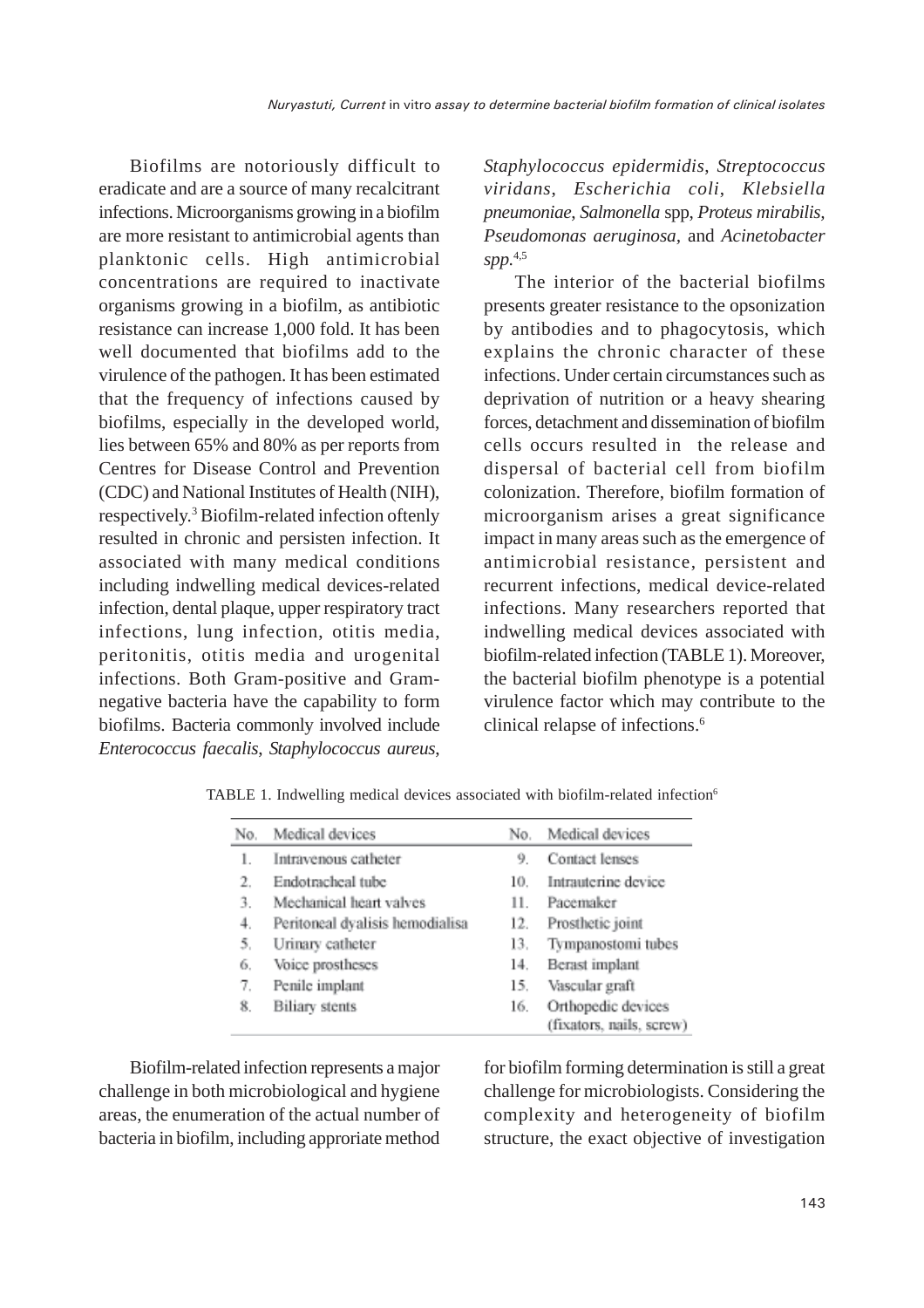must be taken into account. The capability of isolates to form a biofilm, amount of EPS, the total number of bacterial cells embedded in biofilm, the effective number of living bacteria in biofilm, or the antibiotic sensitivity pattern of biofilm cells compared than planktonic mode of growth, must be considered as different objective requiring different experimental approaches. Taking into account these considerations, in this paper, the simple assay as well as some sophisticated methods to determine bacterial biofilm forming ability are reviewed.

# **Detection Methods of Biofilm Forming Abilities**

Accurate diagnosis is the key to better understanding the biofilm. The identification of biofilms in persistent infections may assist in deciding suitable therapies. A number of test are avalaible to detect biofilm production of microorganism, but they aren't wellstandardized yet. Basically, it can be distinguished into phenotypic and genotypic assay, or based on cell number quantification, it is divided into qualitative and quantitative methods.

## **Tube method (TM)**

A qualitative assessment of biofilm formation was determined as previously described by Christensen *et al.*<sup>7</sup> It was a conventional assay using Trypton Soya Broth (TSB) inoculated with a loopful of microorganism from overnight culture plates and incubated for 24 hours at 37°C. The tubes were decanted and washed with Phosphat Buffer Saline (PBS) (pH 7.3) and dried. Furthermore the dried tubes were stained with crystal violet (0.1%). Excess stain was removed and tubes were washed off with deionized water. Tubes were than dried in inverted position and

observed for biofilm formation. It was considered positive when a visible film lined the wall and bottom of the tube. It was found that some staphylococci formed a bacterial or slime layer on the walls of a culture tube,<sup>7</sup> but the assessment of the ability of the strains to form biofilm was observer dependent and highly qualitative.<sup>8</sup>

# **Congo Red Agar (CRA)**

Tube method was not always successful for detecting weak slime production and variations in media may affect the result.<sup>7</sup> Congo Red Agar was used as new alternative method for detecting slime production by coagulase negative staphylococci and more reliable than Christensen method.9 Freeman *et al.*<sup>9</sup> had described an alternative method of screening biofilm formation by *Staphylococcus* isolates; which requires the use of a specially prepared solid medium i.e. Brain Heart Infusion Broth (BHI) supplemented with 5% sucrose and Congo red. The medium was composed of BHI (37 gr/ L), sucrose (50 gr/L), Bacto agar (10 g $2/L$ ) and Congo red stain (0.8 gr/L). Congo red was prepared as concentrated aqueous solution and autoclaved at 121°C for 15 minutes, separately from other medium constituents and was then added when the agar had cooled to 55°C. Plates were inoculated and incubated aerobically for 24 to 48 at 37°C. Positive result was indicated by black colonies with a dry crystalline consistency. Weak slime producers usually remained pink, though occasional darkening at the centers of colonies was observed. A darkening of the colonies with the absence of a dry crystalline colonial morphology indicated an indeterminate result.

Determination of biofilm forming using this media has also been shortcoming in variations in black pigment formation. However, modification on the agar constituent is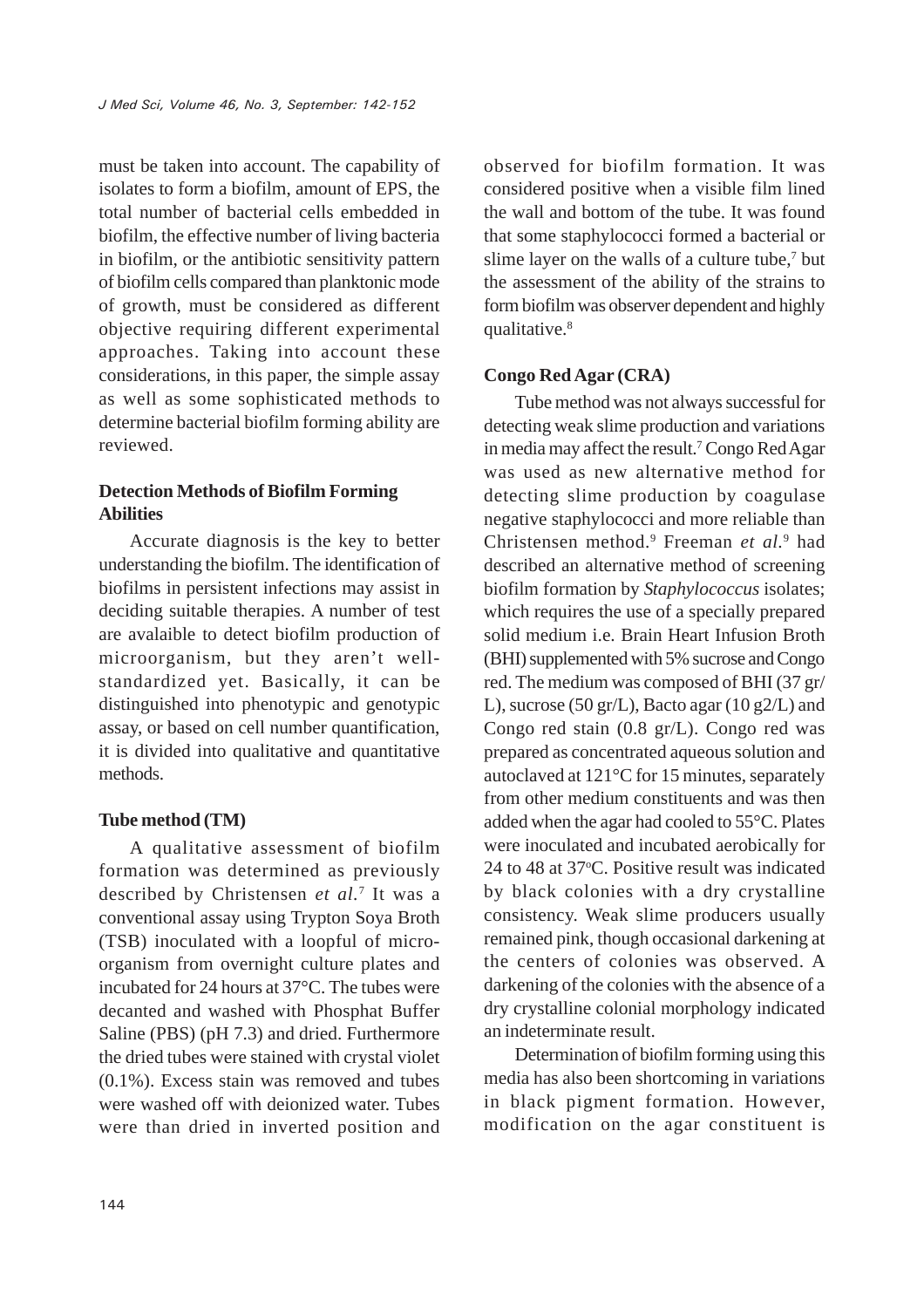hypothesized to improve the outcome on biofilm identity determination. Based on Mariana *et al.*<sup>10</sup> studying 100 isolates of MRSA, the phenotypic coloration on agar improved upon modification of agar ingredients, which is proposed by changing the concentration of Congo red dye and saccharose, omission of glucose. The reduction in the concentration of agar constituents resulted in permanent formation of intense black pigment in isolates with *ica A* and *D* genes, without any decreased in pigmentation over time. The agar constituent modification allowed stability of black pigment formation and also reduced agar preparation cost. Stable black pigment is an added value to the identification accuracy of biofilm-forming determination.10 However, it was reported that CRA method showed very little correlation with either of tube or tissue culture plate method and the parameters of sensitivity (7.6 %), specificity (97.2%) and accuracy (51.3%) were very low. Screening on CRA does not correlate well with corresponding methods for detecting biofilm formation in staphylococci.<sup>11</sup>

## **Tissue Culture Plate method (TCP) and Crystal Violet (CV) staining**

Tissue culture plate method is most widely used and was considered as standard test for detection of biofilm formation. It was aimed to quantify the biofilm more objectively. In this assay, microorganisms were grown in the wells of microtiter plates and may or may not form a biofilm on the bottom and the walls of the wells. Mostly, no defined adhesion step is used prior biofilm formation, since in most assays the microorganisms are directly suspended in growth medium. After removal of the planktonic cells and staining of the surface-attached cells with, for example, crystal violet, the amount of biofilm in each well is quantified by determining the absorbance of the stained biofilm. The absorbance of the stained biofilm can be

determined directly or after solubilization of the retained stain and is used to classify ability of the strains tested to form biofilm. Optical density (OD) of stained adherent bacteria were determined with a micro ELISA reader at wavelength of 570 nm (OD570 nm). These OD values were considered as an index of bacteria adhering to surface and forming biofilms. Determination of biofilm formation to polystyrene petri dishes using crystal violet staining followed by spectrophotometric absorbance measurements was first performed by Fletcher *et al*. 12

Crytal violet staining is also one of the first methods adopted for biofilm biomass quantification.13,14 Basically, this method consists in staining negatively charged molecules by the basic dye crystal violet. Crystal violet binds indifferently to negatively charged bacteria and polysaccharides of the EPS.15 After staining, the adsorbed CV is eluted using a solvent (e.g. ethanol or acetic acid). The amount of dye solubilised by the solvent is directly proportional to biofilm size. Crystal violet can be replaced by a more appropriate dye e.g. safranin or methylen blue.<sup>15,16</sup> The limitations of this method are related to the low reproducibility of the method, i.e.: the experimental condition of biofilm growth, the specific nature and concentration of the solvent and the elution time, which very are crucial steps. Moreover, because both living and dead cells as well as biofilm matrix are stained by CV, this method provides no information on the actual number of living bacteria and therefore it is poorly suitable to evaluate the anti-biofilm efficacy of antimicrobial substances.

Crystal violet is most widely used for the staining of biofilm cells and its different concentrations were used by various workers. Two different concentrations of crystal violet stain (0.1% and 0.5%) were compared for staining of adhered fixed cells. Staining with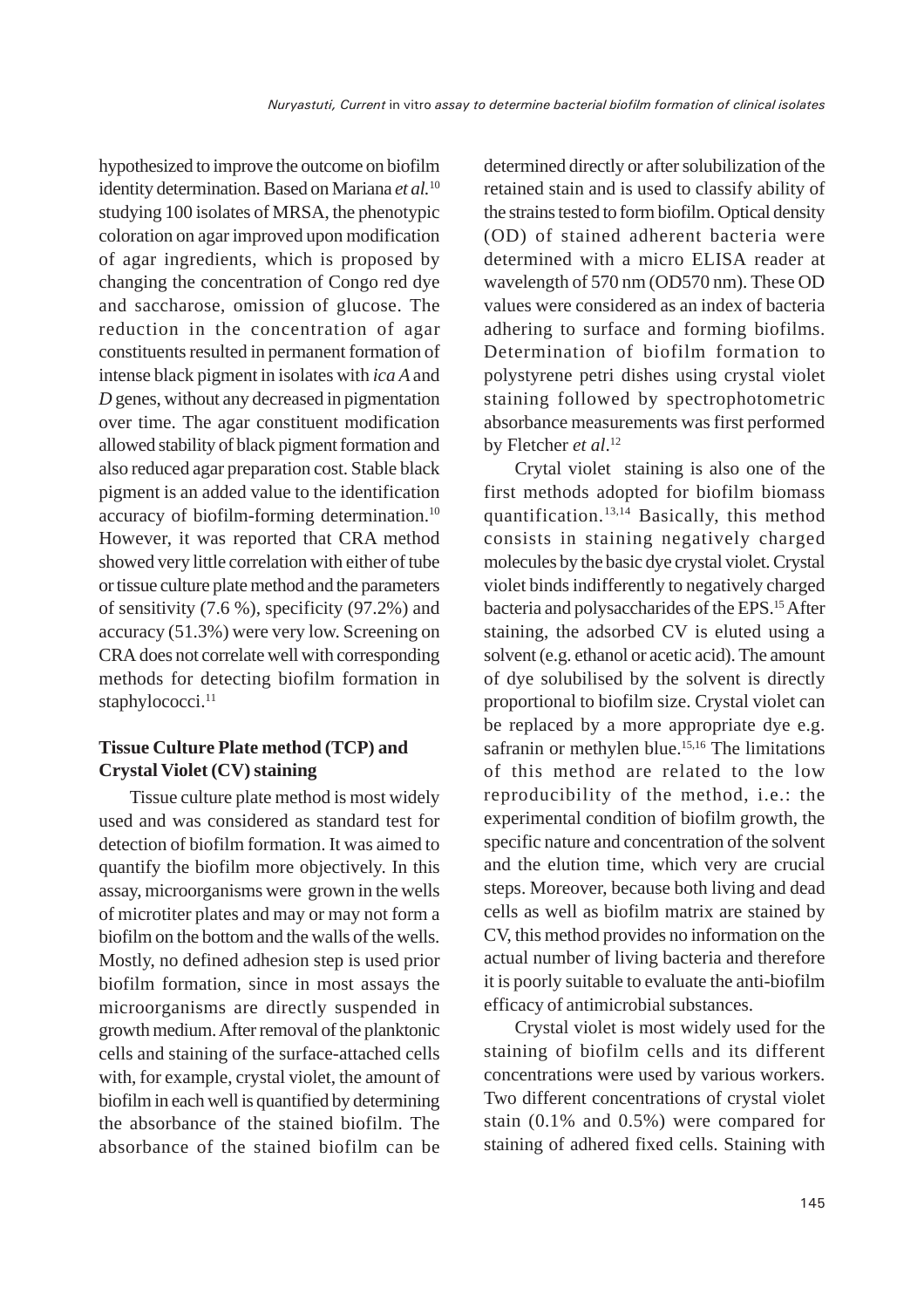0.5% revealed better results in comparison to staining with 0.1% crystal violet for 1 min. The results are corroborative to the finding of Stepanovic *et al.*<sup>13,17</sup> As listed in TABLE 2 and 3, the interpretation of biofilm production for staphylococci has been well-reported, whereas in general some researchers also showed the cut off value for other microorganism to determine the biofilm formation result.

TABLE 2. Classification of bacterial adherence by TCP method for staphylococci<sup>11</sup>

| Mean OD values  | Adherence  | Biofilm formation |
|-----------------|------------|-------------------|
| 40.120          | Non        | Non / weak        |
| $0.120 - 0.240$ | Moderately | Moderate          |
| >0.240          | Strong     | High              |

TABLE 3. Interpretation of biofilm production for others bacteriae<sup>18</sup>.

| OD values                              | Biofilm formation |
|----------------------------------------|-------------------|
| $\le$ ODc / ODc < $\sim$ $\le$ 2x ODc* | Non/weak          |
| $2x$ ODc $\leq \sim \leq 4x$ ODc       | Moderate          |
| $> 4x$ ODc                             | Strong            |

\*ODc (optical density cut-off value) = average OD of negative control  $+3x$  standard deviation (SD) of negative control.

A microtiter plate biofilm assay is often used to examine the ability of microorganisms to form biofilms, because of its simplicity and efficiency. However, different laboratories apply the assay in slightly different ways, which are unfortunately crucial to the results and conclusions drawn. Annet *et al*. 8 has recommended the solubilization of the retained stain by the biofilms using ethanol before measuring the absorbance since it has many advantage in better determination of biofilmforming strain, which is in line the report from Stepanovic, *et al.*<sup>13</sup> It is also demonstrated that the explicit inclusion of initial adhesion in the assay, as the first step in biofilm formation, yields more extensive biofilms than when biofilms were grown directly from a suspension in growth medium. When compared to TM and CRA methods, TCP can be recommended as a general screening method for detection of biofilm producing bacteria in laboratories.<sup>18</sup> It was found to be most sensitive, accurate and reproducible screening method for detection of biofilm formation and has the advantage of being a quantitative model to study the adherence of microorganism on biomedical devices.11 In addition, electron micrograph images correlate well with the biofilm production as observed by TM while CRA is not recommended for investigation of biofilm formation in *Staphylococcus aureus.*<sup>19</sup>

Dynamic conditions should be included as one of the key parameters in the study of *in vitro* biofilm formation in microtiter plates.20 Ceri *et al*. 21 developed a variation of the traditional TCP model system to mimic real conditions in vivo biofilms. The Calgary Biofilm Device consists of a polystyrene lid with 96 pegs that can be fit into a standard 96-well microtiter plate, introducing an extra surface in the wells where the biofilm is to be formed and analyzed. This device is not prone to contamination and leakage, and it is more amenable to microscopic observation and control measurements.22 Recently, a "well plate microfluidic" device that allows high-throughput screening of continuous flow biofilms was described<sup>23</sup>. This dynamic system consists of microchannels integrated into a microplate, where a pneumatic pump pushes fresh medium through the microchannel (containing the biofilm) from an inlet well to an outlet well (containing spent medium). In order to simulate biofilm formation on a specific surface, several materials like glass, silicone rubber, PVC and stainless steel can be used. $24$  The flow cells that are most suitable to the simulation of industrial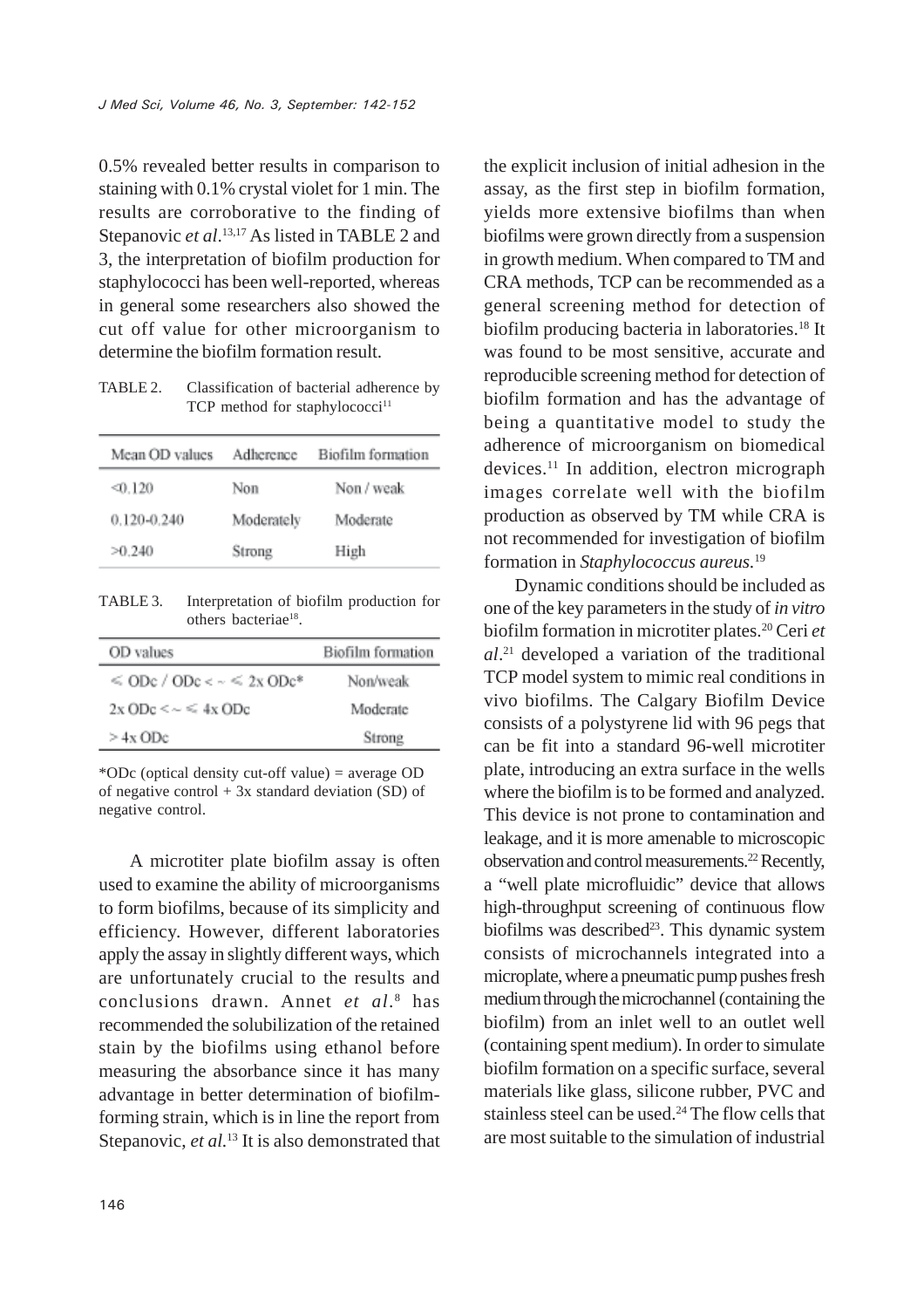biofilms often have two very important features: (1) use of a large number of coupons or adhesion surfaces for biofilm formation and (2) possibility of operation at high flow rates in regimes of high turbulence and shear stress. To perform an assay using this flow cells needs a skill-trained technician and this devices usually only availabel in certain biomedical engineering laboratory.

# **Confocal Laser Scanning Microscopy (CLSM)**

Confocal laser scanning microscopy is an optical microscope equipped with a laser beam, particularly useful in biology and life sciences to study thick samples.25 Confocal laser sanning microscopy technology make it possible to scan a thick biological sample, e.g. a microbial biofilm, by processing images, line by line, in X, Y and Z axes. Biological samples are often stained with specific fluorescent dye so that the fluorescent light from the illuminated spot is collected into the objective and transformed by a photodiode in electrical signal processed by a computer. The optical reconstruction of all the pixel information was assembled yielding a high contrast and high resolution threedimensional image. This technique has been widely used in the study of biofilm, especially to study EPS components and the biofilm cell itself.2,26

Using CSLM, the image of biofilm formed on various surfaces, even transparent or non transparent surfaces such as silicone, polyethylene or stainlsess steel, polymethyl metacrylat, can be depicted very well as shown in FIGURE 1.27 The main limitations of this method are that CLSM allows only a semiquantitative investigation and that only few fluorescent stains can be employed simultaneously showing just a couple of component in the same image.25



FIGURE 1. Confocal laser scanning microscopy images in projected top-view and sideview of 24 h biofilm of *S. epidermidis* grown on polyethylene (A), polymethylmethacrylate (B) and stainless steel (C) with Baclight dead/live stain yielding red and green for dead and live bacteria, respectively, and calcofluorwhite staining to visualize slime (blue) $27$ 

#### **Scanning Electron Microscope (SEM)**

Scanning electron microscope is a wellestablished basic method to observe the morphology of bacteria adhered on a material surfaces, the morphology of the material surface, and the relationships between them. Scanning electron microscope has been used for enumeration of adhered bacteria or tissue large number of samples. It is as a key technique that provides also information about the morphology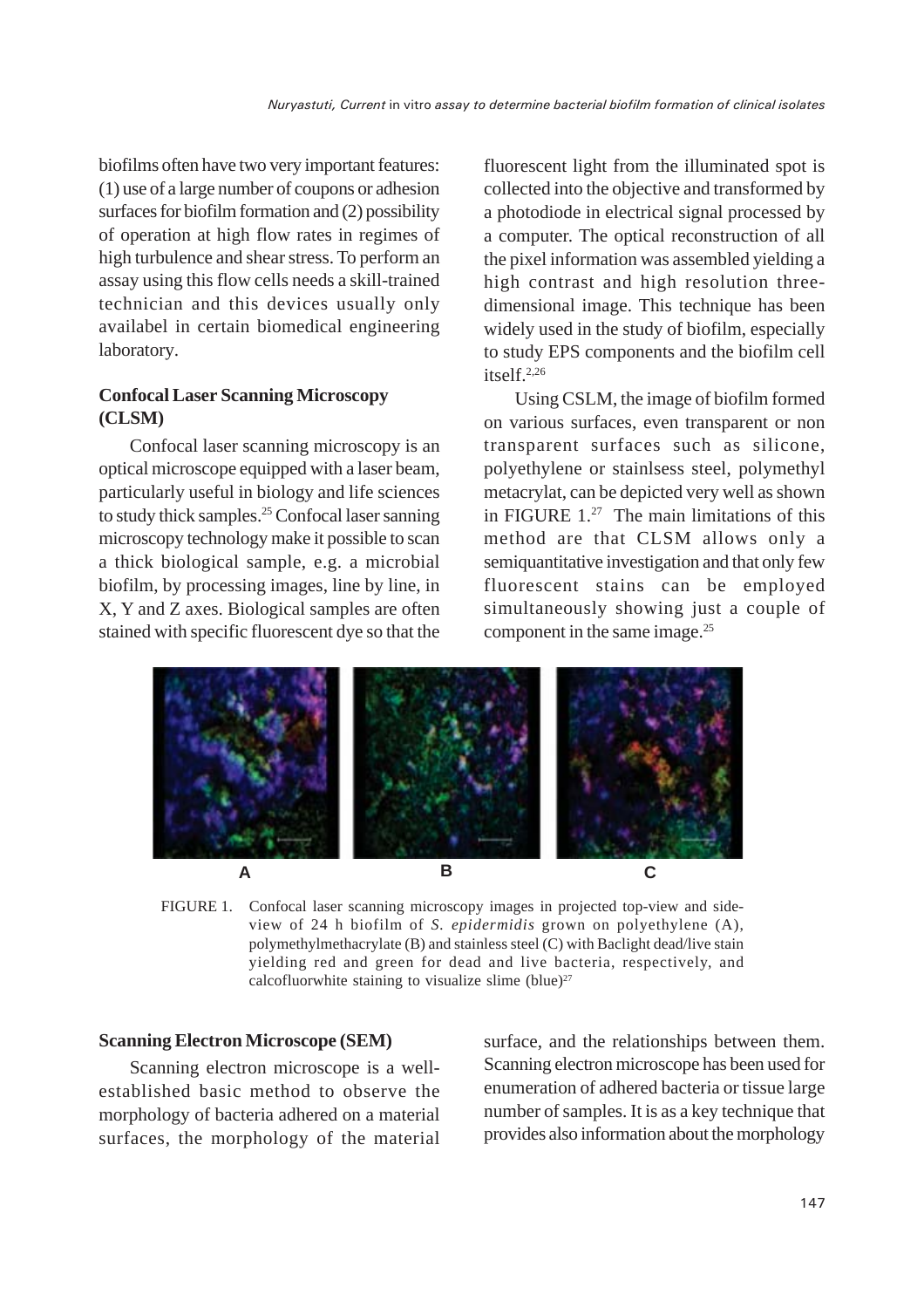of biofilm and presence of EPS. Biofilm morphology and mass are important characteristics that control the kinetics of substrate removal by biofilms. Scanning electron microscope is a powerful technique for revealing the fine structure of living systems and has been applied to biofilms.<sup>2,28</sup> It has also been of special importance in elucidating biofilm structure for understanding the physiology and ecology of these microbial systems. In general, application of SEM techniques may present many advantages, the more important are: (i) higher resolution of visualization microbial biofilms than other imaging techniques, typically 3.5 nm, (ii) able to measure and quantify data in three dimensions. However, this technique utilizes graded solvents (alcohol, acetone, and xylene) to gradually dehydrate the specimen prior to examination, since water of hydration is not compatible with the vacuum used with the electron beam.29 While any pretreatment can alter specimen morphology, drying appears to significantly alter biofilms due to EPS polymers collapsing. The dehydration process results in significant sample distortion and artifacts; the extracellular polymeric substances, which are approximately 95% water and the liquid loss led them to appear more like fibers surrounding the cells than like a gelatinous matrix. Therefore, procedures are required which do not destroy the structure of the samples or cause artefacts. Coating with a conductive material, such as gold are necessary to overcome this problem.<sup>2,30</sup>

# **Environmental Scanning Electron Microscope (ESEM)**

Environmental scanning electron microscope allows investigation of bacteria without any dehydration, fixation or coating of bacteria in the natural state. This is a clear advantage. Furthermore, three-dimensional visualization of the structures is sometimes limited. The standard electron microscopic technique used for the evaluation of ultrathin sections is transmission electron microscopy (TEM). An important advantage of TEM is its high resolution of down to 0.1 nm.<sup>31</sup> The indispensable fixation is typically carried out with glutaraldehyde or osmium tetroxide, which also stains lipids. A different option is cryofixation at  $-135^{\circ}$ C to help avoid artefacts. However, the contrast is rather low. Additionally, staining with heavy elements such as lead citrate or uranyl acetate for the purpose of contrasting is often required. Summing up, it may be stated that TEM is an excellent method for the visualization of bacteria and the surrounding extracellular matrix as well as of the conditioning film or the dental pellicle but it is a very time-consuming and complex technique.30,32 Nonetheless, due to its high resolution, TEM is still considered to be a gold standard in electron microscopy for biofilm images.<sup>30</sup>

#### **Fluorescence** *In Situ* **Hybridization (FISH)**

Fluorescence *in situ* Hybridization technique is a genetic approach using oligonucleotide probes labelled with fluorescent dyes. These probes can be specifically designed to bind rRNA, particularly abundant in viable cells or to bind a specific molecule representative of a specific target of interest. A large number of intact ribosomes representing the biological activity of the tested cells is a prerequisite for this method, so that apparently only vital bacteria are stained.30 Fluorescence *in situ* hybridization can detect viable but not cultivable bacteria or bacteria with low metabolism (dormant) in biofilm. It has the advantage that bacteria do not need to be cultured before detection and this would lead to a reduced time to identification of the infecting organism.33 In clinical practice, FISH can be used in situations in which quick identification of the infection organism has an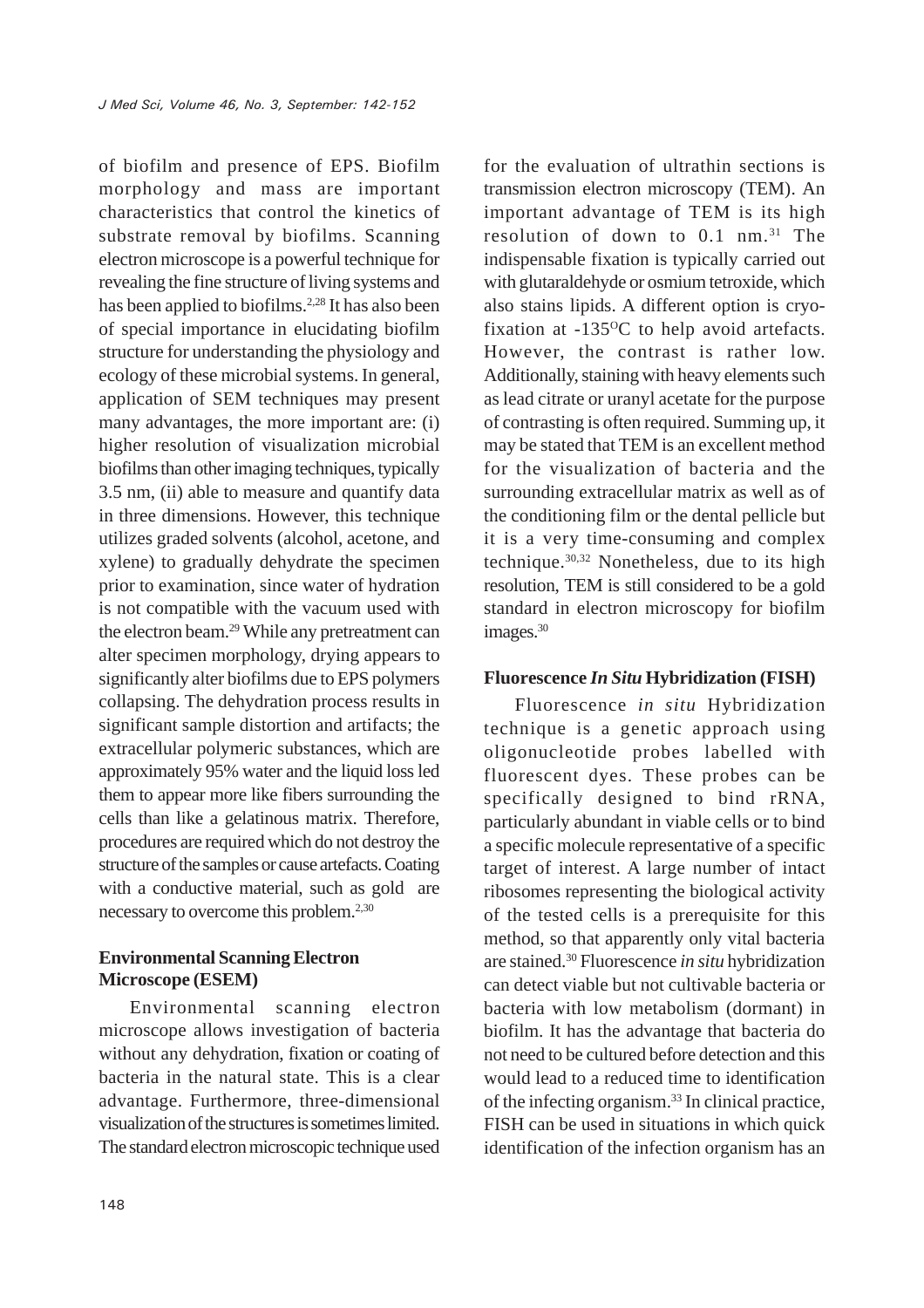advantage in the treatment of the patient. Also, different studies have shown that not all of the bacteria in a specimen can be cultured because of some of the bacteria having entered a nonculturable state, the culture conditions not being suitable or the patient having already been treated with antibiotics.34

Combining FISH technique with confocal laser scanning microscopy is possible for the identification and topographical visualization of different species in a multispecies biofilm. The principal disadvantages are related to the complex preparation procedure, limited number of oligonucleotide probes availability, staining only bacteria with intact membranes, and to the fact that the technique is time consuming and expensive. Moreover this technique provides highly specific identification of different bacterial species but semiquantitative results.28

Another technique to visualize biofilm's presence directly from clinical sampel is reported by Hochstim *et al.*35 by using hematoxylin-eosin (HE) staining. It is a reliable and available method for the detection of bacterial biofilm in chronic infectious disease. Histologically, biofilm appears as clusters of basophilic bacteria and host cells entrapped in a layer of extracellular polymeric substance resting on the surface epithelium. Because there is increasing evidence that biofilm plays an important role in many chronic diseases, it is important to identify easier and cheaper methods to study biofilm in clinical samples. In particular, the wide availability of HE staining of surgical specimens through clinical pathology laboratories makes this a highly practical method for detecting biofilm in clinical practice.35 This assay can not identifiy and differentiate the bacterial composition of biofilm and just present an early screening of biofilm-related infection in clinical sampel.

# **Molecular technique : PCR and Real time PCR**

Sophisticated molecular techniques are increasingly being used in many areas of microbiology. However, in the case of biofilms, application of such methods often destroys biofilm morphology or architecture due to the DNA/RNA extraction process. Polymerase chain reaction (PCR) is widely used as diagnostic method. In biofilm, this method allows to identify efficiently the presence of specific genetic sequences related to individual bacterial species which related to its biofilm production.

Nevertheless, PCR as such, is not suitable for quantitative studies of biofilm and, as amplifying indifferently DNA of both viable and dead cells, it cannot be used for enumeration of living cells. Moreover, due to its high sensitivity, false positive results can be expected from natural contamination. To overcome these problems, "Real Time Quantitative-Reverse Transcription-PCR" (qRT-PCR) has been adopted. The qRT-PCR is one of the most powerful and sensitive gene analysis techniques available at now. While in traditional PCR analysis, results are collected at the end of the reaction, during qRT-PCR, the fluorescent signal is measured in real time at each amplification cycle and is directly proportional to the number of amplicons generated.

Real Time PCR showed a meaningful tool to compare genes expression involved in biofilm formation of clinical isolates under different environmental exposure. Using these data, the regulation of biofilm formation can be studied more clearly.27,36,37 FIGURE 2 shows gene expression of *icaA* in *S. epidermidis* strains in response to environmental signal. Drawbacks of this method are related to sample preparation that must be free from contaminants and/or PCR inhibitors and the choice of the primers sequence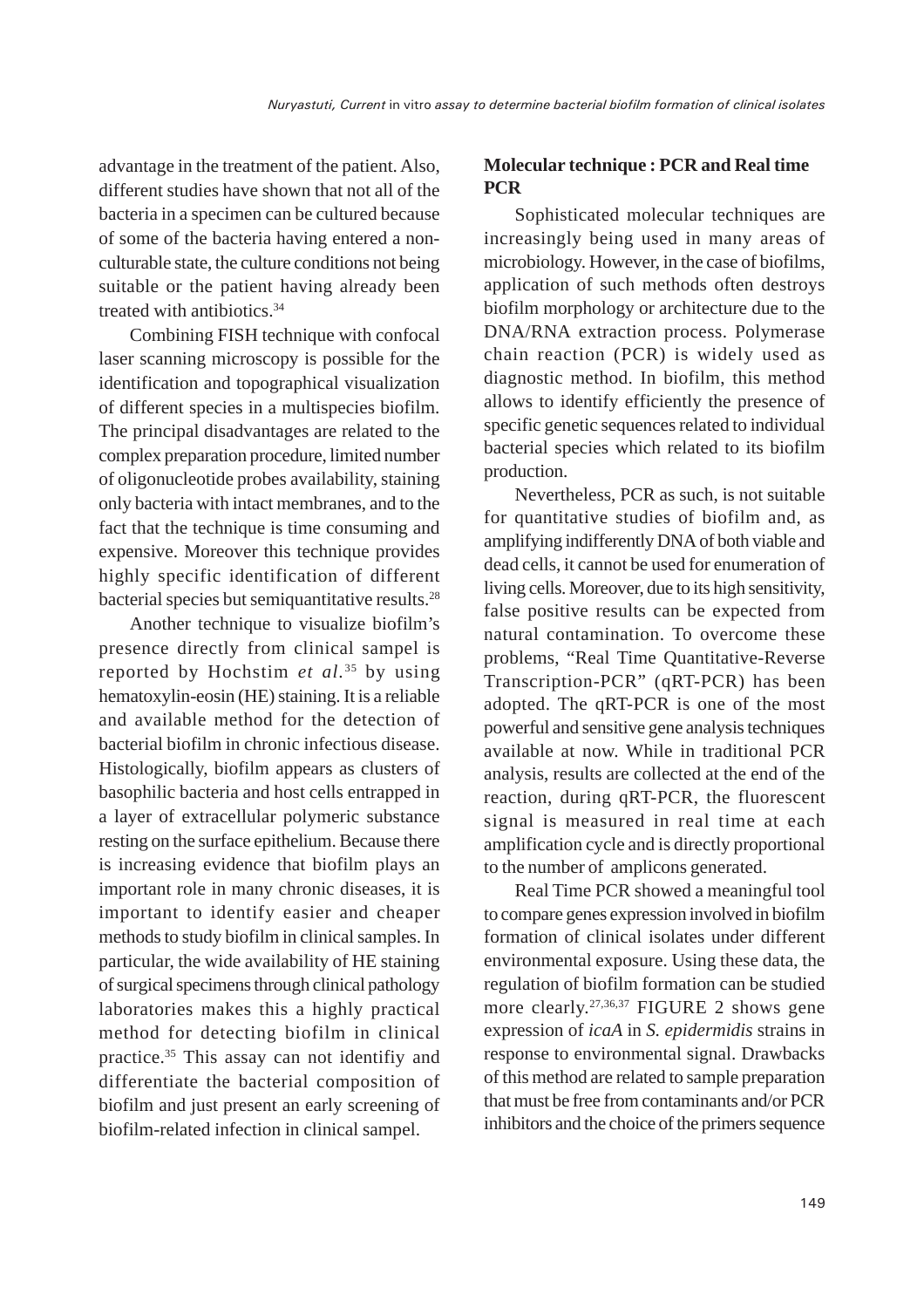to overcome the amplification of gene sequence not functional for the purposes of the investigation. Other limitations of this method are due to the high costs and the difficulty of execution, requiring expensive scientific equipment and skilled technical staff.2,38



FIGURE 2. Study of gene expression of *icaA* in *S. epidermidis* strains in response to environmental signal, e.g. cinnamon oil. The normalized fold-expression of *icaA* in biofilms exposed to 0.01% cinnamon for 24 h (grey bars) was plotted against unexposed control biofilms (black bars). Y-axis revealed the expression of *icaA* gene, and X-axis represented the strain of *S. epidermidis* tested.38

#### **CONCLUSION**

Recently biofilm-related infection arise as serious problem in medical setting, mainly associated with frequent use of indwelling medical devices. In addition, biofilm research is still a challenging field of interest and the techniques for determination the presence of biofilm cell have undergone rapid progress. However, some of these promising techniques, such as AFM or ESEM, require costly equipment while for others, such as TEM or SEM, extensive preparation of the samples is necessary. The study of biofilm requires multiple approaches able to characterize the different aspects of biofilm. This short review reports only the most common methods used for determination of biofilm presence *in vitro*. Each of them shows advantages and disadvantages

and allows the evaluation of a peculiar aspect of the biofilm.Therefore, the knowledge of the advantages and limitations of the different methods as well as the multidisciplinary expertise of the researchers are necessary prerequisites allowing the right choice of the methodologies to be used.

## **ACKNOWLEDGEMENT**

The author would like to thanks to Willy de Haan for her help to provide the real time PCR data.

#### **REFERENCES**

1. Sawhney R, Berry V. Bacterial biofilm formation, pathogenicity, diagnostics and control: An overview. Indian J Med Sci 2009; 63(7):313-21.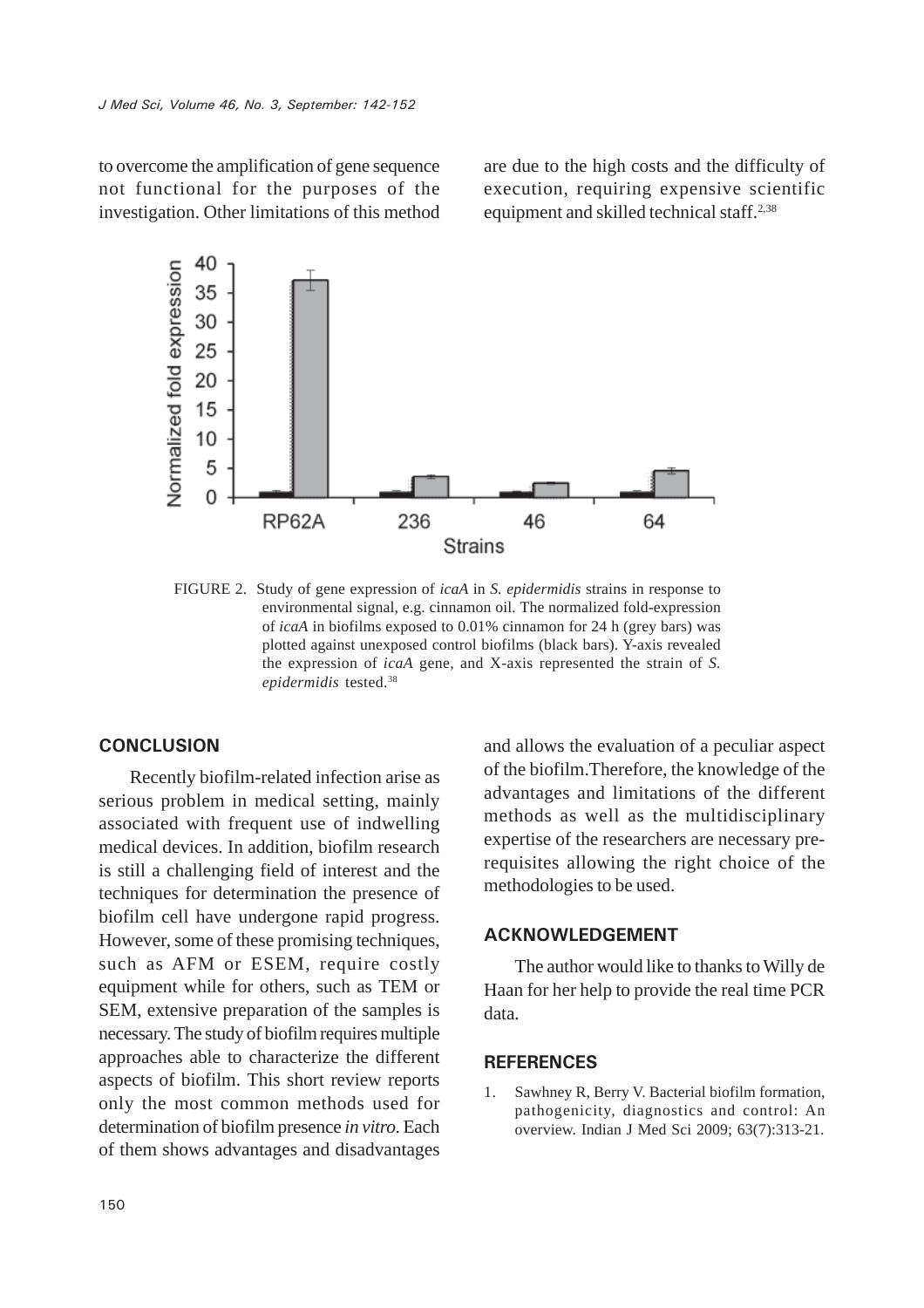- 2. Pantanella F, Valenti P, Natalizi T, Passeri D, Berlutti F. Analytical techniques to study microbial biofilm on abiotic surfaces: pros and cons of the main techniques currently in use. Ann Ig 2013; 25(1):31-42.
- 3. Anonim. National Heart Lung and Blood Institute. Research on microbial biofilms, 2002 (cited 2014 June 1) Available from : URL : grants.nih.gov
- 4. Donlan RM. Biofilms and device-associated infections. Emerg Infect Dis 2001; 7(2):277-81.
- 5. Reid G. Biofilms in infectious disease and on medical devices. Int J Antimicrob Agents 1999; 11(3-4):223-6.
- 6. Sanchez CJ Jr, Mende K, Beckius ML, Akers KS, Romano DR, Wenke JC, *et al*. Biofilm formation by clinical isolates and the implications in chronic infections. BMC Infec Dis 2013; 29(13):47-55.
- 7. Christensen GD, Baddour LM, Simpson WA. Phenotypic variation of Staphylococcus epidermidis slime production *in vitro* and *in vivo*. Infect Immun 1987; 55(12):2870-7.
- 8. van Merode AEJ. Role of surface charge heterogeneity in *Enterococcus faecalis* adhesion and biofilm formation. [PhD Thesis]. Groningen: Rijksuniversiteit; 2006: 103-14.
- 9. Freeman DJ, Falkiner FR, Keane CT. New method for detecting slime production by coagulase negative staphylococci. J Clin Pathol 1989; 42(8):872-4.
- 10. Mariana NS, Salman SA, Neela V, Zamberi S. Evaluation of modified Congo red agar for detection of biofilm produced by clinical isolates of methicillin-resistance *Staphylococcus aureus*. African J Microbiol Res 2009; 3:330-8.
- 11. Mathur T, Singhal S, Khan S, Upadhyay DJ, Fatma T, Rattan A. Detection of biofilm formation among the clinical isolates of staphylococci: An evaluation of three different screening methods. Indian J Med Microbiol 2006; 24(1):25-9.
- 12. Fletcher M. The effects of culture concentration and age, time, and temperature on bacterial attachment to polystyrene. Can J Microbiol 1977; 23:1-6.
- 13. Stepanovic S, Vukovic D, Dakic I, Savic B, Svabic-Vlahovic M. A modified microtiter-plate test for quantification of staphylococcal biofilm formation. J Microbiol Methods 2000; 40(2):175-9.
- 14. Christensen GD, Simpson WA, Younger JJ, Baddour LM, Barrett FF, Melton DM, *et al*.

Adherence of coagulase-negative staphylococcito plastic tissue culture plates: a quantitative model for the adherence of staphylococci to medical devices. J Clin Microbiol 1985; 22(6):996-1006.

- 15. Li X, Yan Z, Xu J. Quantitative variation of biofilms among strains in natural populations of *Candida albicans*. Microbiology 2003; 149(Pt 2):353-62.
- 16. Pantanella F, Berlutti F, Passariello C, Sarli S, Morea C, Schippa S. Violacein and biofilm production in *Janthinobacterium lividum*. J Appl Microbiol 2007; 102(4):992-9.
- 17. Agarwal RK, Singh S, Bhilegaonkar KN, Singh VP. Optimization of microtitre plate assay for the testing of biofilm formation ability in different *Salmonella* serotypes. Int Food Res J 2011; 18:1493-8.
- 18. Hassan A, Usman J, Kaleem F, Omair M, Khalid A, Iqbal M. Evaluation of different detection methods of biofilm formation in the clinical isolate. Braz J Infect Dis 2011; 15(4):305-11.
- 19. Taj Y, Essa F, Aziz F, Kazmi SU. Study on biofilmforming properties of clinical isolates of *Staphylococcus aureus*. J Infect Dev Ctries 2012; 6(5):403-9.
- 20. Peterson SB, Irie Y, Borlee BR. Different methods for culturing biofilms *in vitro*. In: Bjamsholt T, Moser C, Jensen PO, Hoiby N editors. Biofilm Infections. Kopenhaen: Springer Publisher 2011; 251-66.
- 21. Ceri H, Olson ME, Stremick C, Read RR, Morck D, Buret A. The calgary biofilm device: new technology for rapid determination of antibiotic susceptibilities of bacterial biofilms. J Clin Microb 1999; 37(6):1771-6.
- 22. Azevedo N, Lopes S. Time to "go large" on biofilm research: advantages of an omics approach. Biotechnol Lett 2009; 31(4):477-85.
- 23. Benoit MR, Conant CG, Ionescu-Zanetti C, Schwartz M, Matin A. New device for highthroughput viability screening of flow biofilms. Appl Environt Microbiol 2010; 76(13):4136-42.
- 24. Gomes LC. Optimization of cultivation conditions for *E. coli* biofilm formation in microtiter plates. [Master Dissertation]. Porto: Porto University; 2011.
- 25. Bradshaw DJ and Marsh PD. Novel microscopic methods to study the structure and metabolism of oral biofilms. In: Wilson M and Devin D editors. Medical Implications of Biofilms. Cambridge: Cambridge University Press 2003; 173-88.